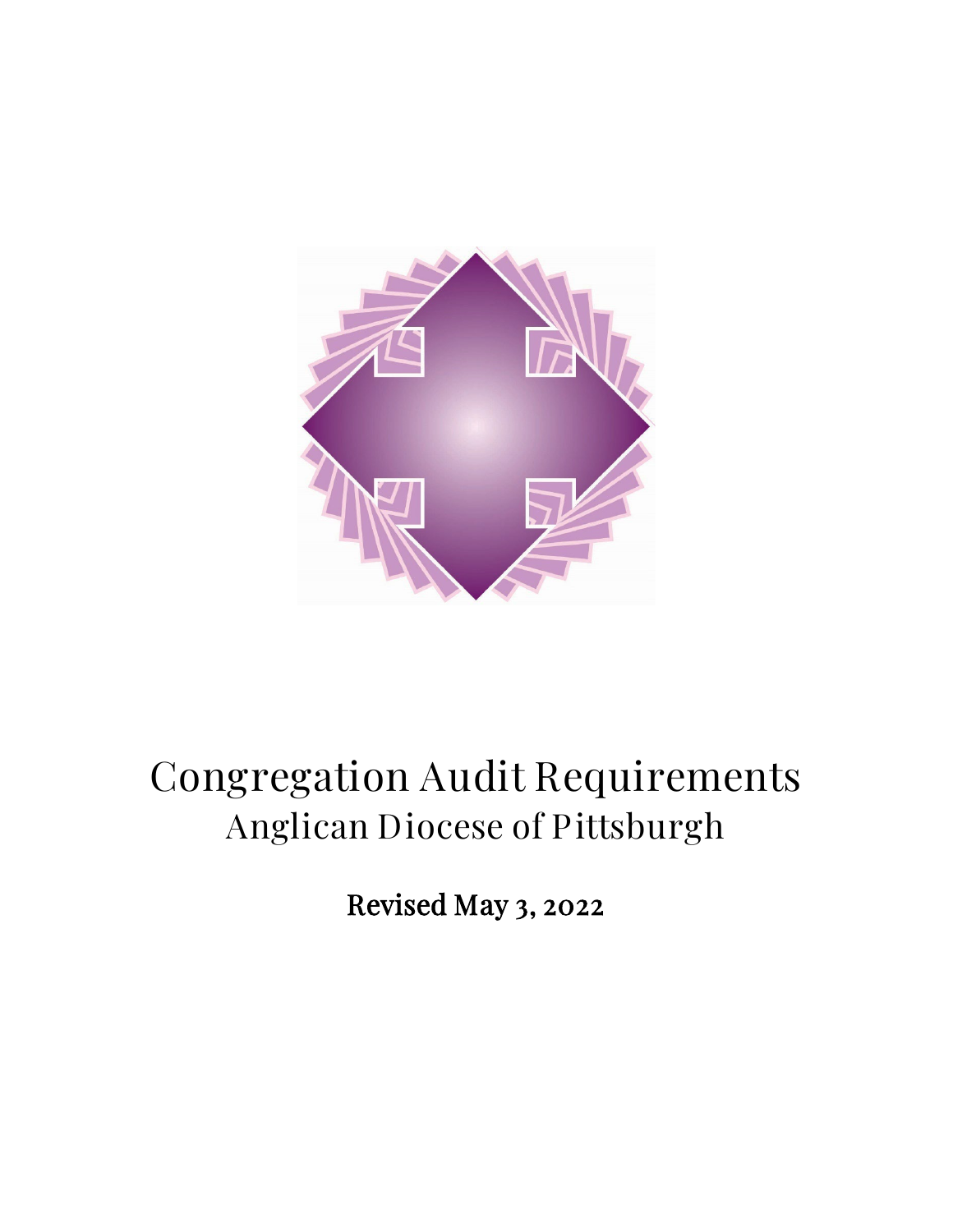## **TABLE OF CONTENTS**

| <b>Audit Committee Guidance</b>                     |
|-----------------------------------------------------|
|                                                     |
|                                                     |
|                                                     |
|                                                     |
|                                                     |
|                                                     |
|                                                     |
|                                                     |
|                                                     |
|                                                     |
|                                                     |
| <b>Examples</b>                                     |
| Statement of Financial Position (Balance Sheet)  11 |
|                                                     |
|                                                     |
|                                                     |
|                                                     |
|                                                     |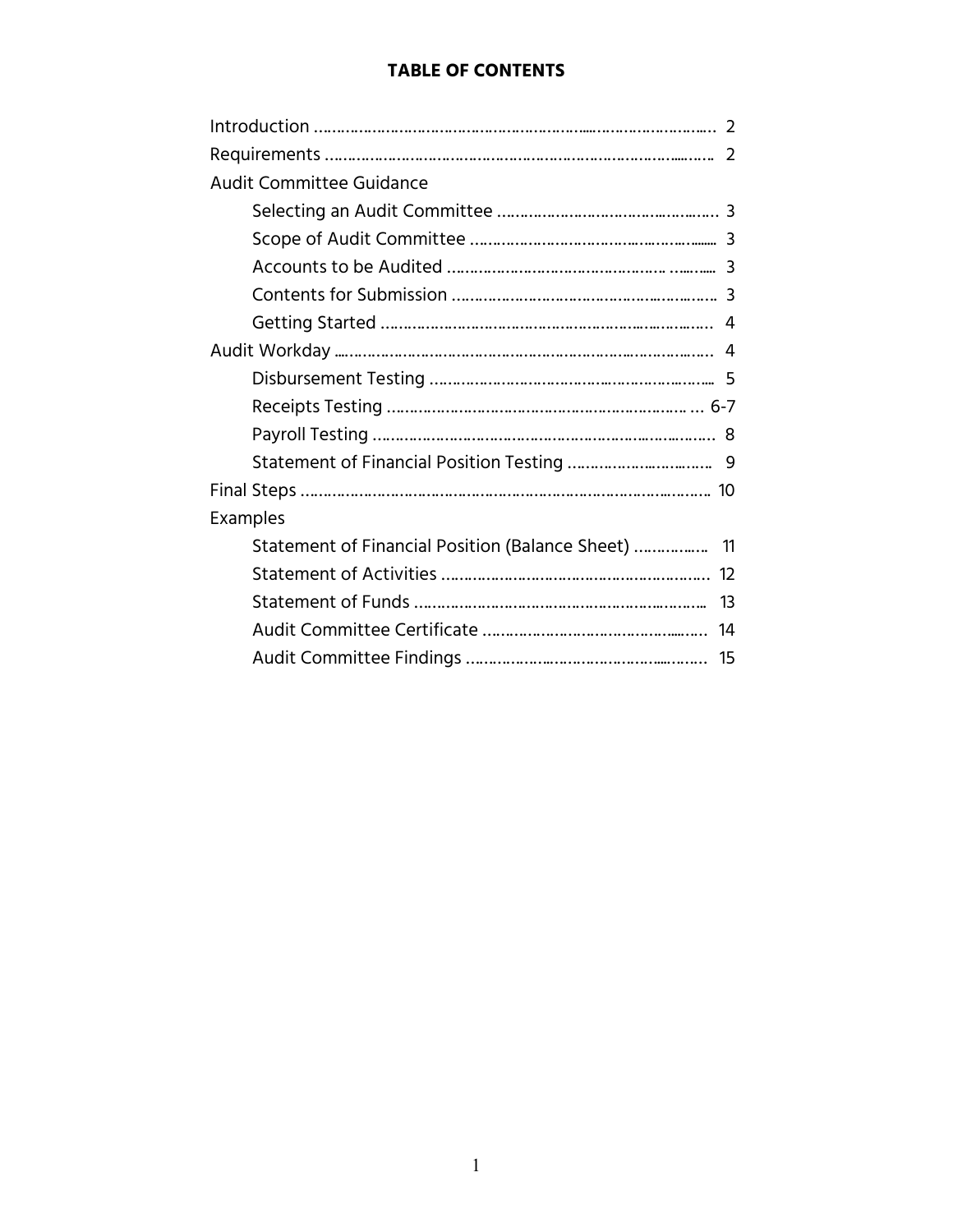## **INTRODUCTION**

The word audit brings up a lot of questions:

- Do we have to hire a CPA?
- The Canons say we can use a committee. What does that mean?

#### Diocesan Canon XX, Section 5 states:

Section 5. All accounts of the Diocese shall be audited annually by an independent Certified Public Accountant. All accounts of Parishes or other institutions shall be audited annually by an independent Certified Public Accountant, or independent Licensed Public Accountant, or such audit committee as shall be authorized by the Judge of Audits of the Diocesan Council or other appropriate diocesan authority.

All reports of such audits, including any memorandum issued by the auditors or audit committee regarding internal controls or other accounting matters, together with a summary of action taken or proposed to be taken to correct deficiencies or implement recommendations contained in any such memorandum, shall be filed with the Bishop or Ecclesiastical Authority not later than 30 days following the date of such report, and in no event, not later than September 1 of each year covering the financial report of the previous calendar year. In any case of failure to file such audits, memorandum, or summary as required herein, any and all Lay Deputies of such delinquent Parishes shall be entitled to Seats with voice but no vote in the Convention.

### **REQUIREMENTS**

- 1) Decide to hire a qualified CPA or CPA firm to conduct an audit under Generally Accepted Auditing Standards **-OR-** create an audit committee to conduct an audit following the guidelines noted later in this document
	- **a. If you hire a CPA or CPA firm submit the following documents**
		- i. Completed audit
		- ii. Management letter
	- **b. If you create an audit committee submit the following documents**
		- i. Audit Committee Certificate
		- ii. Statements
			- 1. Large and Medium size churches
				- a. Statement of Financial Position or Balance Sheet
				- b. Statement of Activities or Profit and Loss Statement
			- 2. Small churches only
				- a. Summary of All Funds

#### iii. Audit Committee Findings

- 2) Deadline: not later than 30 days following the date of such report, and in no event, not later than September 1 of each year covering the financial report of the previous calendar year
- 3) Submit to the Anglican Diocese of Pittsburgh:
	- Via e-mail: accounts@pitanglican.org Via Mail: Attn: Director of Administration 907 Middle Street Pittsburgh, PA 15212

#### **If you have any questions concerning these instructions**, contact the Director of Administration

Phone: 412-281-6131, x.202 **-OR-** Email: accounts@pitanglican.org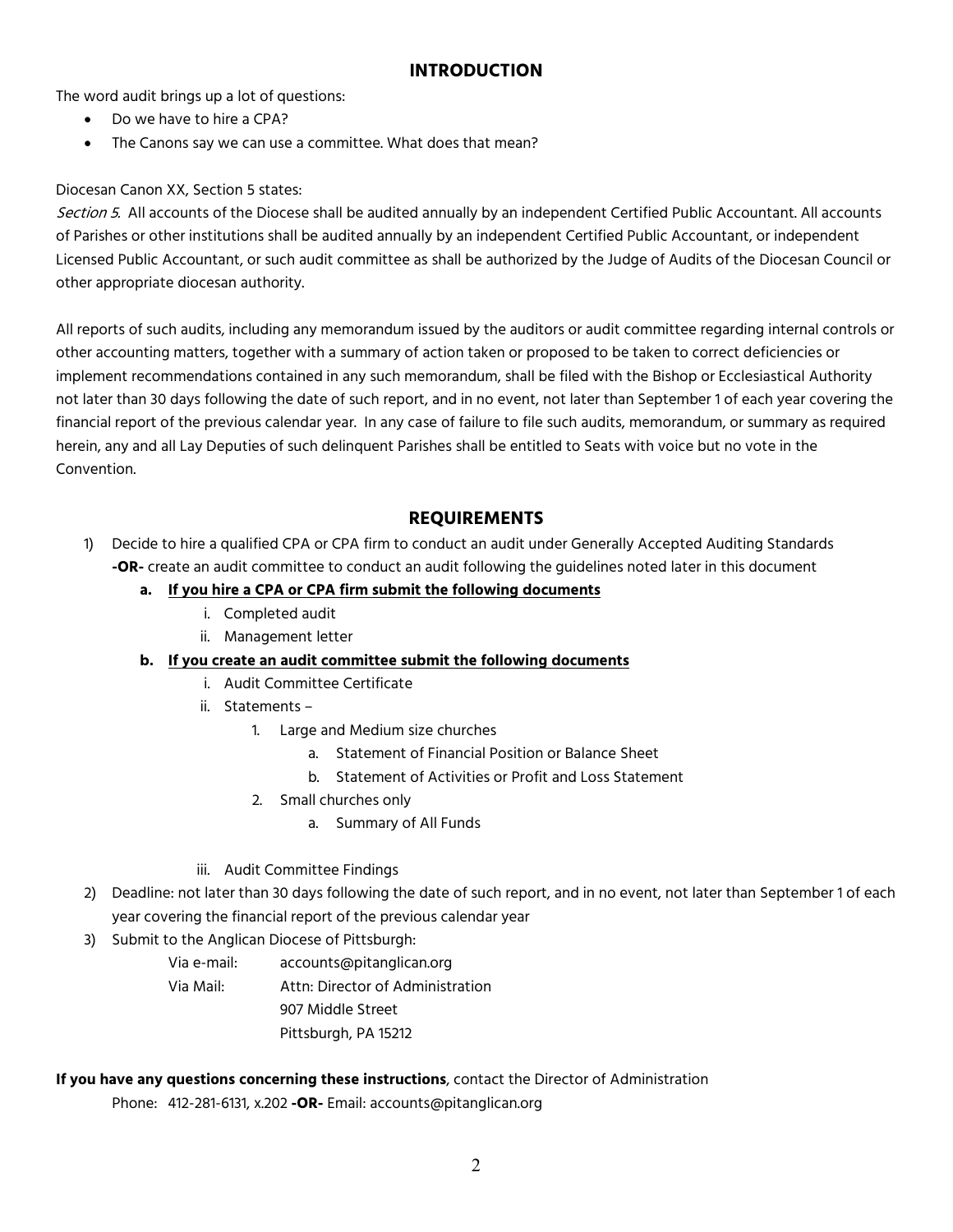## **AUDIT COMMITTEE GUIDANCE**

#### Selecting an Audit Committee

An Audit Committee may consist of one or more individuals. A typical Audit Committee has three members. The actual number of members should be determined by the size and scope of the audit.

Audit Committee members should be independent of the decision making and financial record keeping functions of the congregation. Nor should they be related to anyone who has decision making and financial record keeping functions. They should not be the bookkeeper or treasurer, nor should they have the ability to sign checks. They should also not be regular counters of the deposit. **(If independent individuals are not available due to size of the congregation, please note their duties).**

At least one member of the Audit Committee should have sufficient financial skills and experience to conduct a competent audit **(Consider asking for a volunteer from another congregation if you do not have this expertise within yours)**. This person should direct the others in their duties. All members must acknowledge that the information they will have access to is confidential and that they must maintain that confidentiality.

#### Scope of Committee Audit

- Verify accuracy of financial statements
- Test a representative sample of transactions
- Review internal control practices and make notations of findings
- Provide Audit Committee Certificate and Findings

#### Accounts to be Audited

Diocesan Canon XX, Section 5 states:

**All** accounts of Parishes . . . shall be audited annually by …

#### What makes up ALL accounts?

Any checking, savings, or investment account held in the name of the congregation or any entity thereof. That means that the accounts to be audited include the operating fund, capital fund, discretionary fund, the youth fund, the Altar Guild fund, the ECW fund, etc.

#### Contents for Submission

- The Audit Committee certificate (see example pg. 14)
- Statement of Financial Position or Balance Sheet (see example pg. 11) **and** Statement of Activities or Profit and Loss Statement (see example pg. 12) **-OR-** smaller churches may choose to use a Statement of Funds (see example pg. 13)
- List of Audit Committee Findings (see example pg. 15)

#### **Note: If at any time during the audit, the records suggest that something is seriously wrong, the matter should be brought immediately to the attention of someone of superior authority, as well as the appropriate diocesan authority.**

**Note: Make comments on the Audit Committee Findings of any "no" answers during the audit testing or suggestions for better procedures.**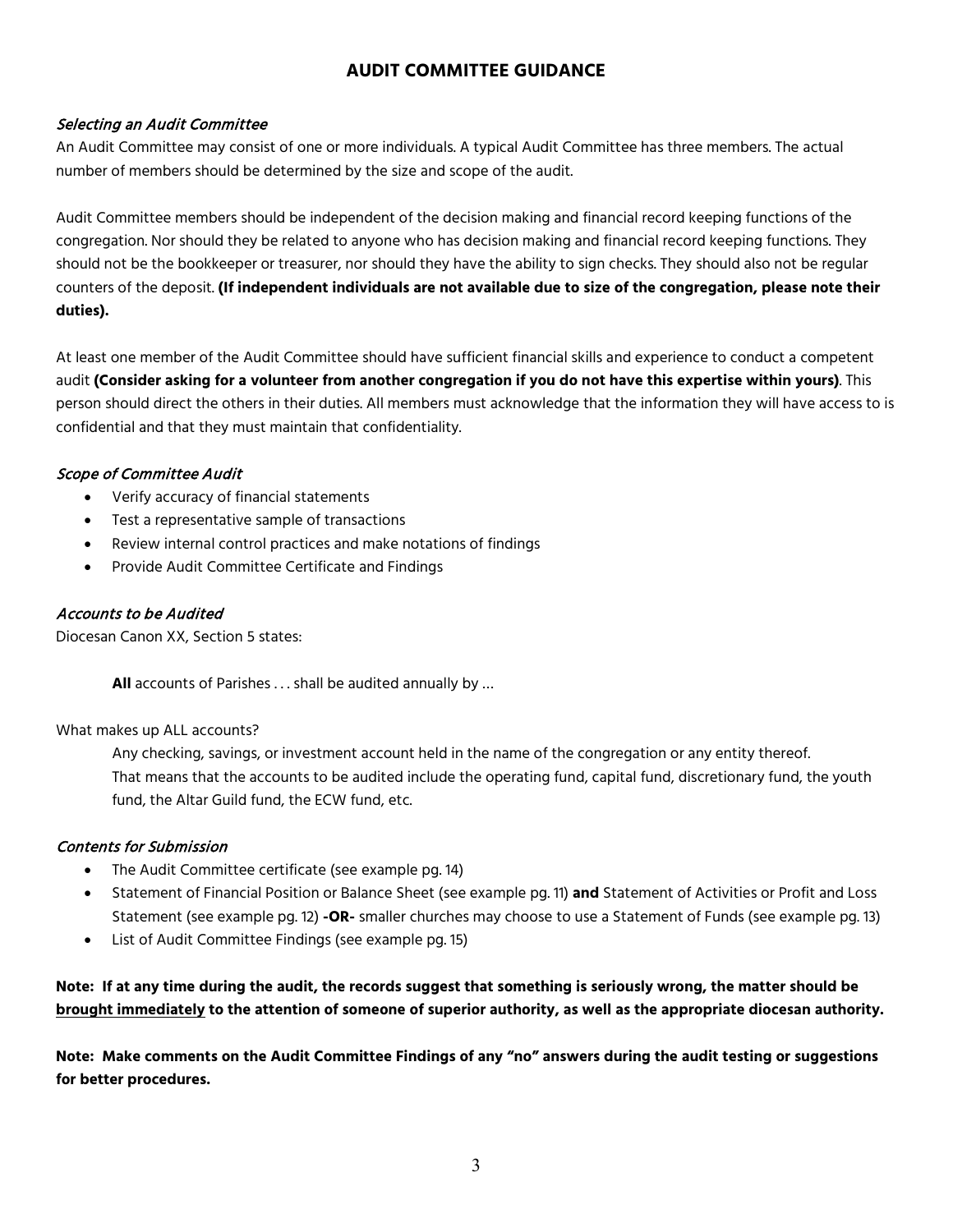## **Getting Started**

After your committee is formed, the assigned person needs to contact the treasurer or bookkeeper of the congregation and others with access to finances and ask them to organize the following items:

- December 31 financial reports, including a statement of financial position (balance sheet) and a statement of activities (income/expense statement) or a Statement of Funds for smaller churches
- Bank account and investment statements with reconciliations
- **Budget**
- General Ledger (GL)
- Cash Receipts Journal (if applicable)
- Cash Disbursements Journal (if applicable)
- Paid invoice packets
- Deposit slips with deposit packets
- Outstanding bills at year end
- All payroll records with proof of salary, 941s, w-2s, w-3s, state, local, and federal withholding records
- Contribution records
- Copies of the vestry minutes for the year
- Insurance policies

## **Audit Workday**

Minutes – Review the minutes for anything that might have a financial implication to the congregation and investigate whether the event has been recorded in the General Ledger or deemed insignificant.

Insurances - Check policy to make sure the congregation is covered for the following: Note any exceptions on the List of Audit Committee Findings

- Fire insurance on buildings and contents (if applicable)
- General liability
- Theft
- Fine Arts (if applicable)
- **Misconduct**
- Workers' Compensation
- **Fidelity Bond**
- Directors' and Officers' Liability
- Umbrella Policy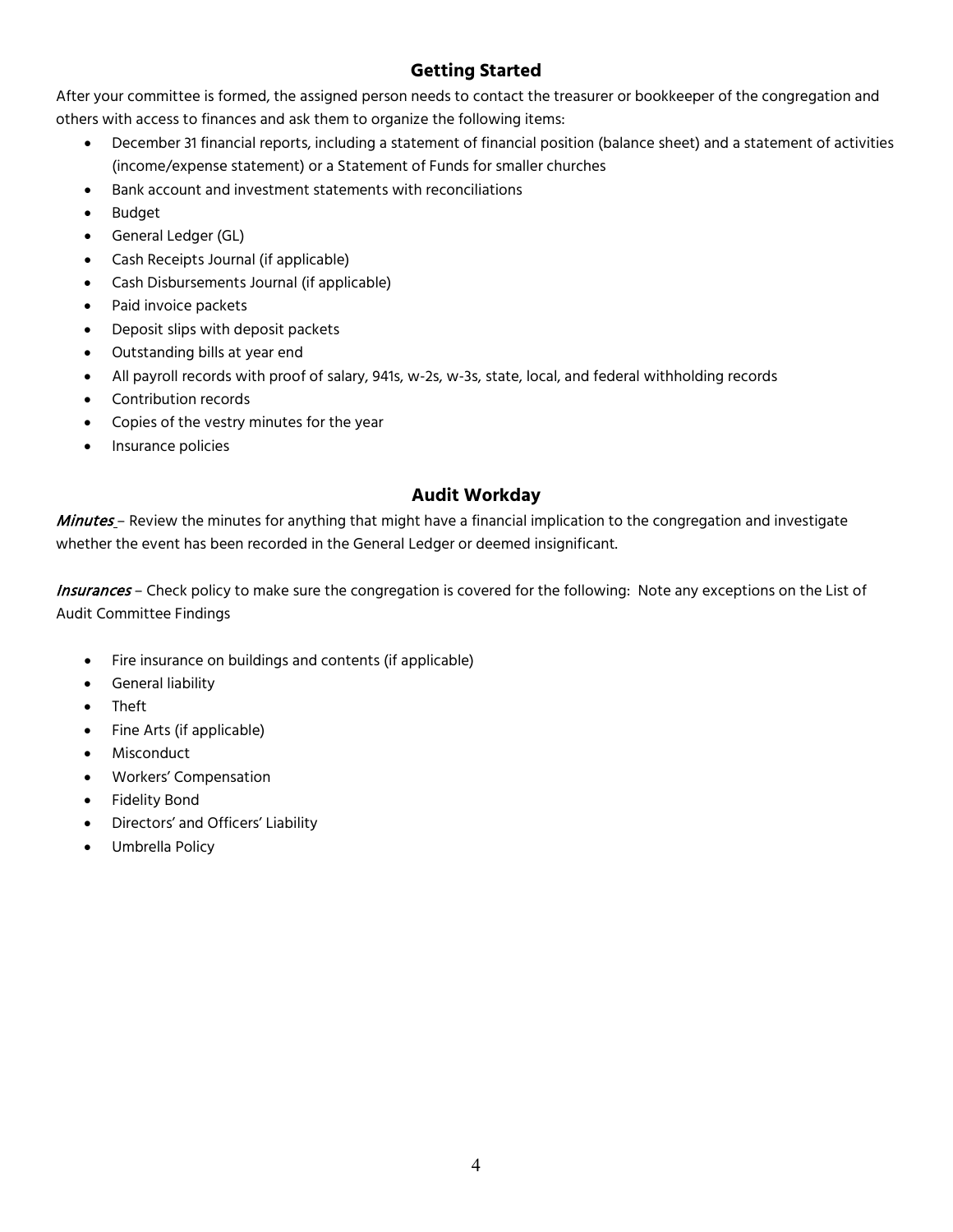Disbursements Testing - Use Disbursement Review Form to list disbursements and track confirmation of information reviewed.

- Review the general ledger (GL) or the bank statements (BS) and randomly select ~ 10% of the checks and auto/electronic payments recorded and also select any disbursements that are large or unusual.
	- o Review each Invoice or Request for Reimbursement
		- **Ensure it matches amount of check**
		- **Ensure disbursement has approval**
- Ensure disbursements selected for testing is on both the bank statement and the general ledger (GL)

|      | <b>Disbursement Review Form</b>                     |               |        |                        |  |                      |           |
|------|-----------------------------------------------------|---------------|--------|------------------------|--|----------------------|-----------|
| Date | Check#<br><b>Electronic Draw</b><br><b>ACH Ref#</b> | <b>Amount</b> | Vendor | View<br><b>Invoice</b> |  | Approved   Amt on BS | Amt on GL |
|      |                                                     |               |        |                        |  |                      |           |
|      |                                                     |               |        |                        |  |                      |           |
|      |                                                     |               |        |                        |  |                      |           |
|      |                                                     |               |        |                        |  |                      |           |
|      |                                                     |               |        |                        |  |                      |           |
|      |                                                     |               |        |                        |  |                      |           |
|      |                                                     |               |        |                        |  |                      |           |
|      |                                                     |               |        |                        |  |                      |           |
|      |                                                     |               |        |                        |  |                      |           |
|      |                                                     |               |        |                        |  |                      |           |
|      |                                                     |               |        |                        |  |                      |           |
|      |                                                     |               |        |                        |  |                      |           |
|      |                                                     |               |        |                        |  |                      |           |
|      |                                                     |               |        |                        |  |                      |           |
|      |                                                     |               |        |                        |  |                      |           |
|      |                                                     |               |        |                        |  |                      |           |
|      |                                                     |               |        |                        |  |                      |           |
|      |                                                     |               |        |                        |  |                      |           |
|      |                                                     |               |        |                        |  |                      |           |
|      |                                                     |               |        |                        |  |                      |           |
|      |                                                     |               |        |                        |  |                      |           |
|      |                                                     |               |        |                        |  |                      |           |
|      |                                                     |               |        |                        |  |                      |           |
|      |                                                     |               |        |                        |  |                      |           |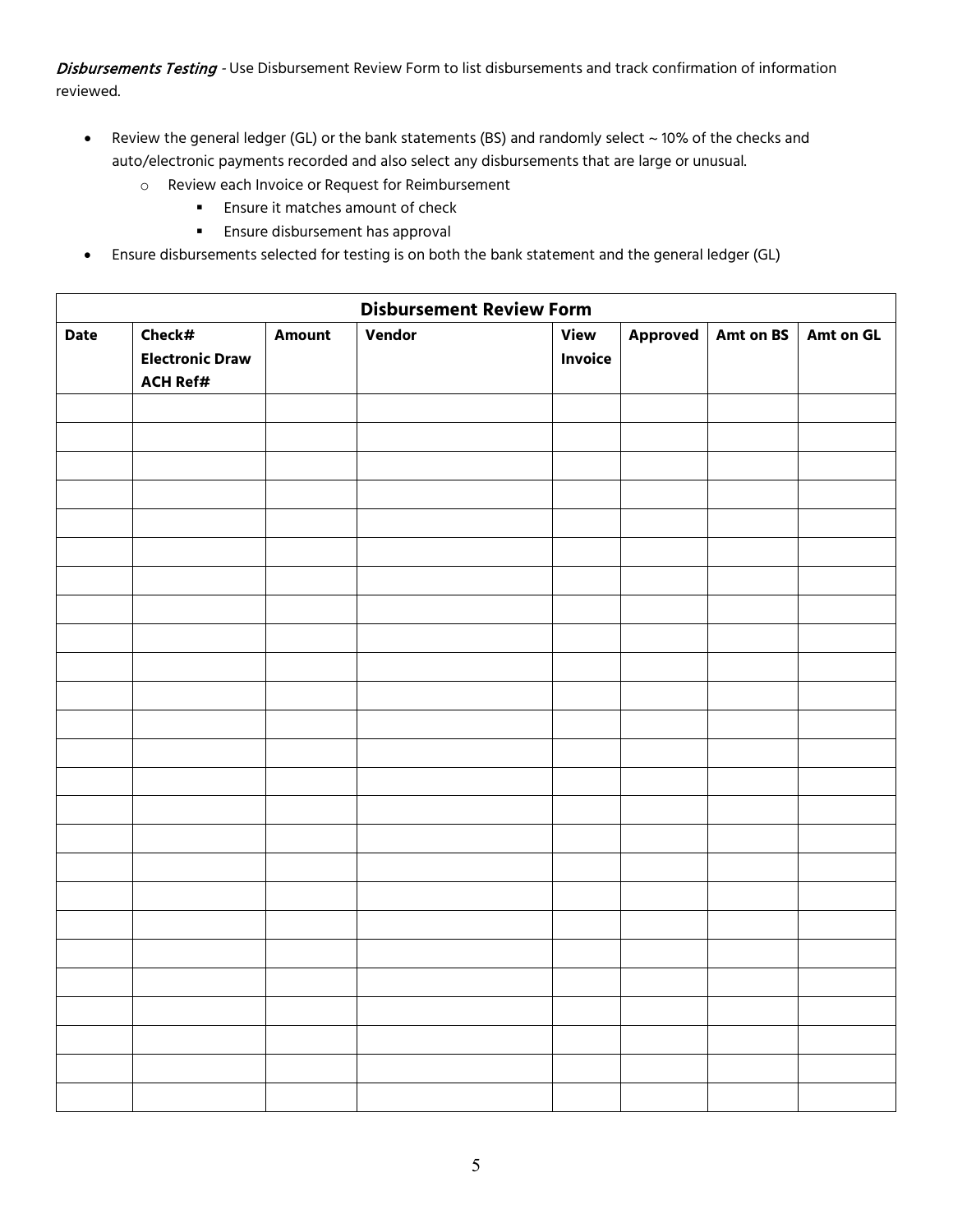Receipts Testing - Use Receipts Review Form to list Deposit dates and track confirmation of information reviewed.

- Select about 10% of the deposit for the year from all the bank statements **Note: Check all transfers between accounts to see if they were authorized and that they were deposited into the correct account**
- Review deposit packet the counting sheet from after the service on Sundays signed by two, non-related counters and any supporting documents.
- Check each part of the deposit in the general ledger to make sure they have been posted correctly; that is, that pledge income is posted as pledge income, loose cash as loose cash, donations given for a specific purpose posted as restricted.

| <b>Receipts Review Form</b> |               |                                 |                                  |           |           |  |
|-----------------------------|---------------|---------------------------------|----------------------------------|-----------|-----------|--|
| <b>Date</b>                 | <b>Amount</b> | <b>Deposit Package Reviewed</b> | <b>Counters Sheet Signed (2)</b> | Amt on BS | Amt on GL |  |
|                             |               |                                 |                                  |           |           |  |
|                             |               |                                 |                                  |           |           |  |
|                             |               |                                 |                                  |           |           |  |
|                             |               |                                 |                                  |           |           |  |
|                             |               |                                 |                                  |           |           |  |
|                             |               |                                 |                                  |           |           |  |
|                             |               |                                 |                                  |           |           |  |
|                             |               |                                 |                                  |           |           |  |
|                             |               |                                 |                                  |           |           |  |
|                             |               |                                 |                                  |           |           |  |
|                             |               |                                 |                                  |           |           |  |
|                             |               |                                 |                                  |           |           |  |
|                             |               |                                 |                                  |           |           |  |
|                             |               |                                 |                                  |           |           |  |
|                             |               |                                 |                                  |           |           |  |
|                             |               |                                 |                                  |           |           |  |
|                             |               |                                 |                                  |           |           |  |
|                             |               |                                 |                                  |           |           |  |
|                             |               |                                 |                                  |           |           |  |
|                             |               |                                 |                                  |           |           |  |
|                             |               |                                 |                                  |           |           |  |
|                             |               |                                 |                                  |           |           |  |
|                             |               |                                 |                                  |           |           |  |
|                             |               |                                 |                                  |           |           |  |
|                             |               |                                 |                                  |           |           |  |
|                             |               |                                 |                                  |           |           |  |
|                             |               |                                 |                                  |           |           |  |
|                             |               |                                 |                                  |           |           |  |
|                             |               |                                 |                                  |           |           |  |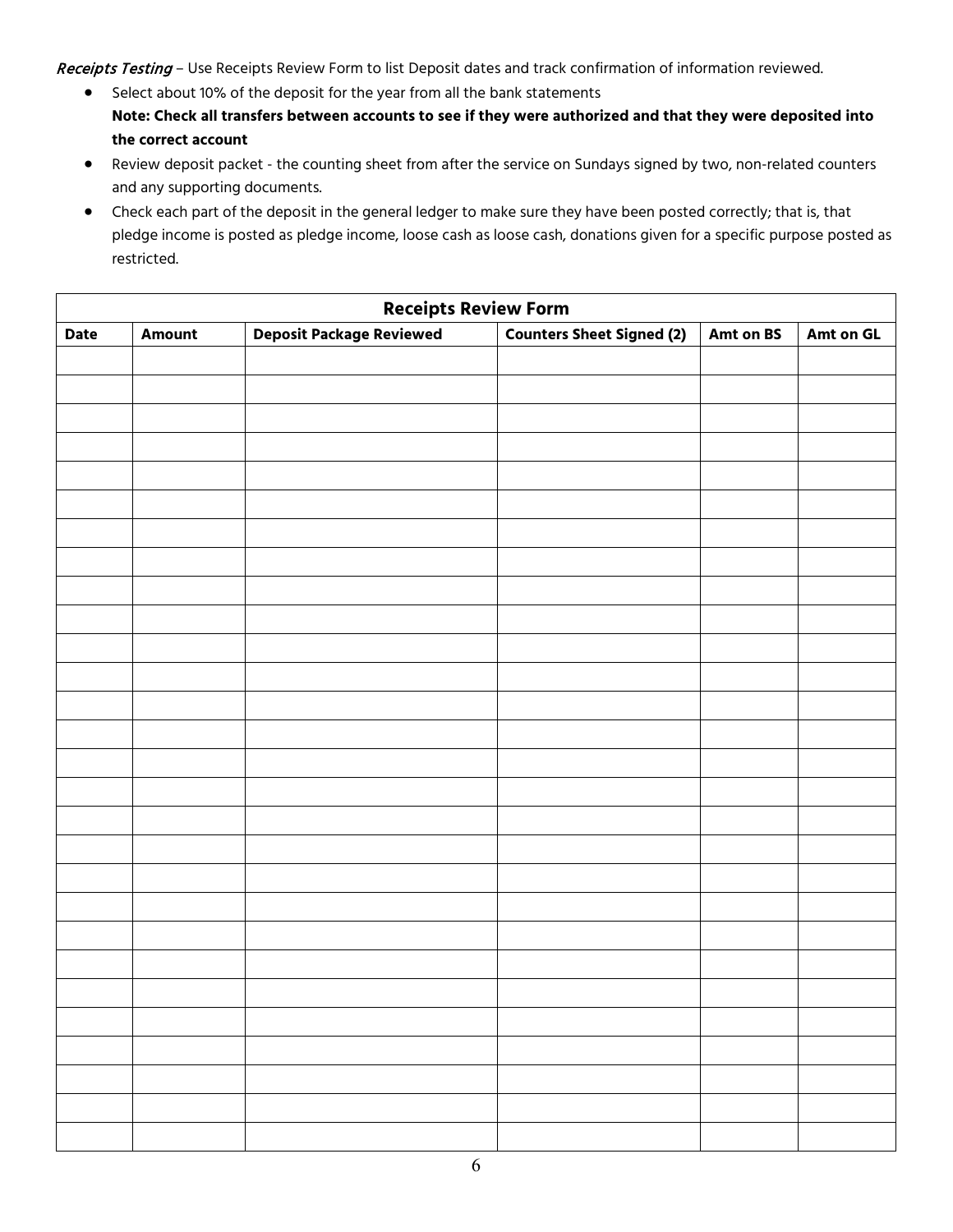• Randomly select 10% of the individual pledge/donations from four of the weeks being tested above and check to see if the amounts are listed correctly on the individuals pledge statements.

| <b>Donor Review Form</b> |               |                   |                                     |  |  |
|--------------------------|---------------|-------------------|-------------------------------------|--|--|
| <b>Date</b>              | <b>Amount</b> | <b>Donor Name</b> | <b>Amount on Year End Statement</b> |  |  |
|                          |               |                   |                                     |  |  |
|                          |               |                   |                                     |  |  |
|                          |               |                   |                                     |  |  |
|                          |               |                   |                                     |  |  |
|                          |               |                   |                                     |  |  |
|                          |               |                   |                                     |  |  |
|                          |               |                   |                                     |  |  |
|                          |               |                   |                                     |  |  |
|                          |               |                   |                                     |  |  |
|                          |               |                   |                                     |  |  |
|                          |               |                   |                                     |  |  |
|                          |               |                   |                                     |  |  |
|                          |               |                   |                                     |  |  |
|                          |               |                   |                                     |  |  |
|                          |               |                   |                                     |  |  |
|                          |               |                   |                                     |  |  |
|                          |               |                   |                                     |  |  |
|                          |               |                   |                                     |  |  |
|                          |               |                   |                                     |  |  |
|                          |               |                   |                                     |  |  |
|                          |               |                   |                                     |  |  |
|                          |               |                   |                                     |  |  |
|                          |               |                   |                                     |  |  |
|                          |               |                   |                                     |  |  |
|                          |               |                   |                                     |  |  |
|                          |               |                   |                                     |  |  |
|                          |               |                   |                                     |  |  |
|                          |               |                   |                                     |  |  |
|                          |               |                   |                                     |  |  |
|                          |               |                   |                                     |  |  |
|                          |               |                   |                                     |  |  |
|                          |               |                   |                                     |  |  |
|                          |               |                   |                                     |  |  |
|                          |               |                   |                                     |  |  |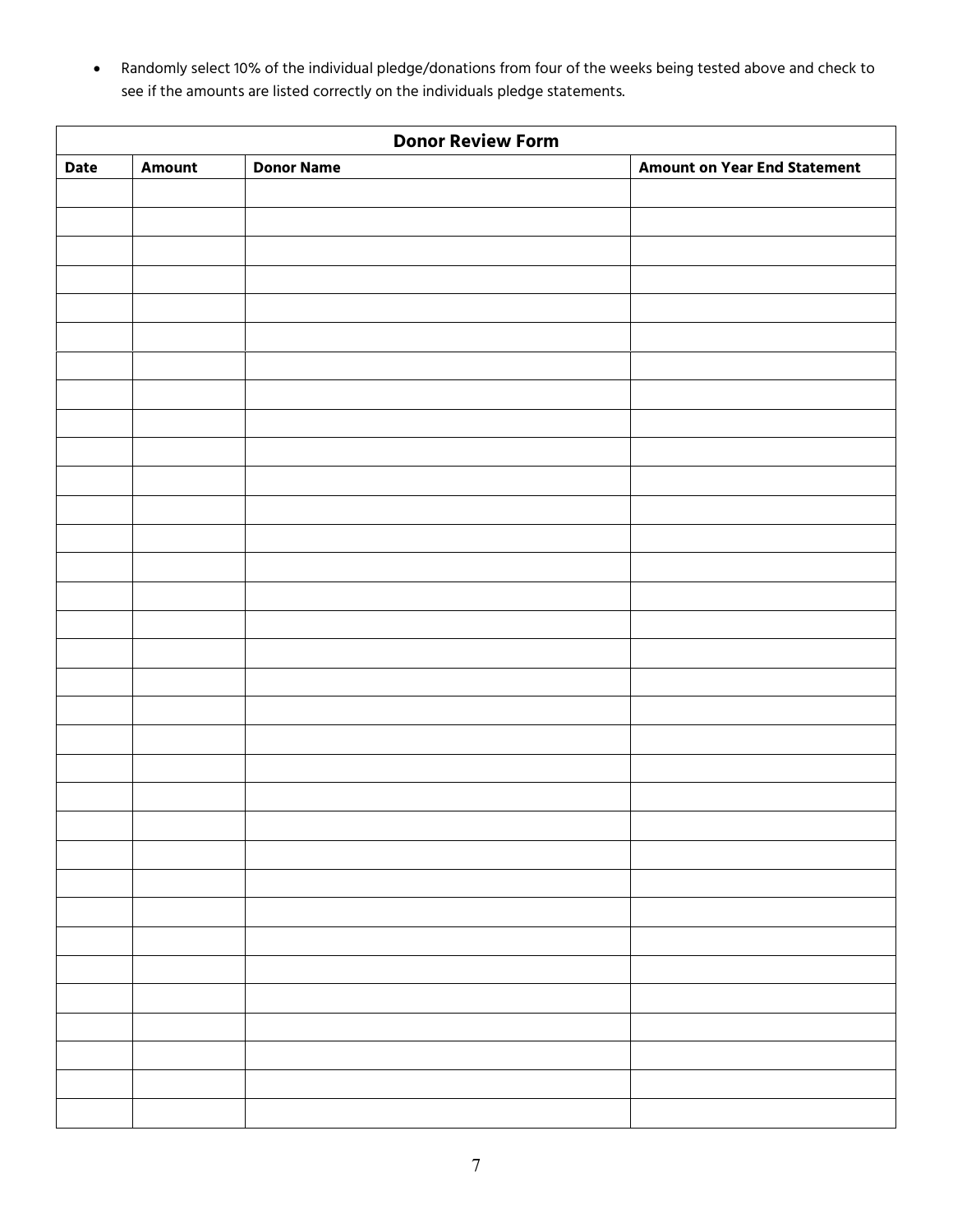#### Payroll Testing

- Review form 941s, W-3s, and W-2s to ascertain if correct and properly filed **\_\_\_\_\_\_yes/no**
	- o Clergy are to receive a W-2 not a 1099 and cannot have Social Security and Medicare tax withheld
- Check to make sure that all the taxes are being transmitted to the proper governing authority by reviewing transmittal forms or direct payment on bank statement to taxing authority **\_\_\_\_yes/no**
- Check General Ledger to verify that all taxes and other deductions are being withheld and are being properly recorded \_\_**\_\_\_yes/no**

Payroll Records - Use Payroll Review Form to list payroll dates and track confirmation of information reviewed.

- Select one pay period.
- List persons who received a pay in that period.
- Verify that the salary paid is authorized and proper
- Check to see if a W-4 and an I-9 are on file for each person.

|             | <b>Payroll Review Form</b> |                  |                |                          |             |             |  |
|-------------|----------------------------|------------------|----------------|--------------------------|-------------|-------------|--|
| <b>Date</b> | <b>Name</b>                | <b>Gross Pay</b> | <b>Net Pay</b> | <b>Authorized Salary</b> | W-4 on file | I-9 on file |  |
|             |                            |                  |                |                          |             |             |  |
|             |                            |                  |                |                          |             |             |  |
|             |                            |                  |                |                          |             |             |  |
|             |                            |                  |                |                          |             |             |  |
|             |                            |                  |                |                          |             |             |  |
|             |                            |                  |                |                          |             |             |  |
|             |                            |                  |                |                          |             |             |  |
|             |                            |                  |                |                          |             |             |  |
|             |                            |                  |                |                          |             |             |  |
|             |                            |                  |                |                          |             |             |  |
|             |                            |                  |                |                          |             |             |  |
|             |                            |                  |                |                          |             |             |  |
|             |                            |                  |                |                          |             |             |  |
|             |                            |                  |                |                          |             |             |  |
|             |                            |                  |                |                          |             |             |  |
|             |                            |                  |                |                          |             |             |  |
|             |                            |                  |                |                          |             |             |  |
|             |                            |                  |                |                          |             |             |  |
|             |                            |                  |                |                          |             |             |  |
|             |                            |                  |                |                          |             |             |  |
|             |                            |                  |                |                          |             |             |  |
|             |                            |                  |                |                          |             |             |  |
|             |                            |                  |                |                          |             |             |  |
|             |                            |                  |                |                          |             |             |  |
|             |                            |                  |                |                          |             |             |  |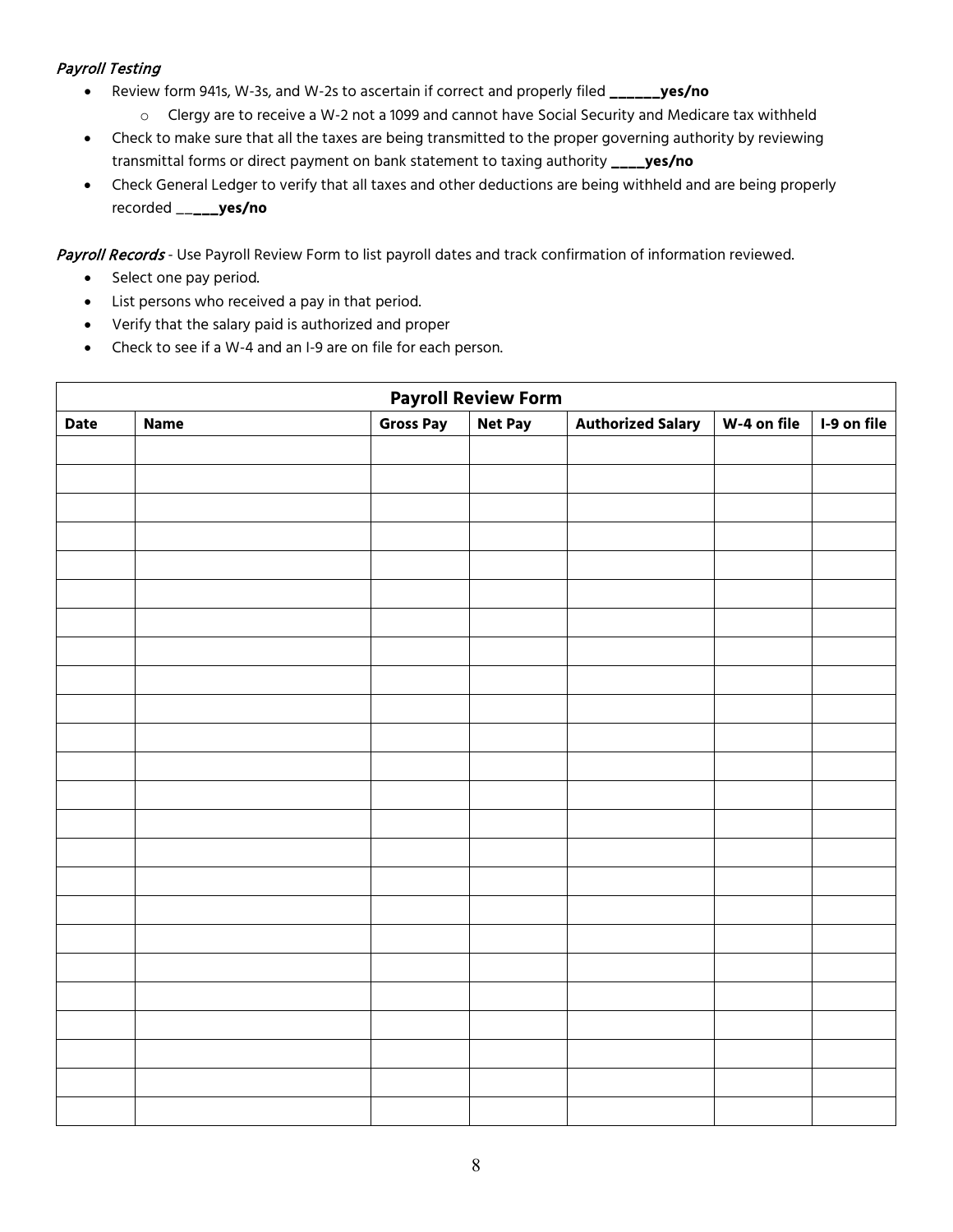#### Statement of Financial Position Testing-Verify (or create and then verify) the Balance Sheet

- Check all checking and investment account balances against bank and investment statements and reconciliations.
	- o Note on Audit Committee Findings if outstanding checks or other adjustments are more than 6 months old
- Check items listed as Accounts Payable to make sure this is correct. Also check to see if other unpaid bills should be listed.
	- o Note on Audit Committee Findings if payables are more than 3 months old
- Review loan balance for accuracy.
	- o Note any errors on Audit Committee Findings
- Check the categories under Fund Balances for accuracy.
	- o Note any errors on Audit Committee Findings
- Assets must equal Liabilities plus Fund Balances.

**-OR-**

Statement of Funds Testing - Verify (or create and then verify) the Statement of Funds

- Check all checking and investment account balances against bank and investment statements and reconciliations.
	- o Note on Audit Committee Findings if outstanding checks or other adjustments are more than 6 months old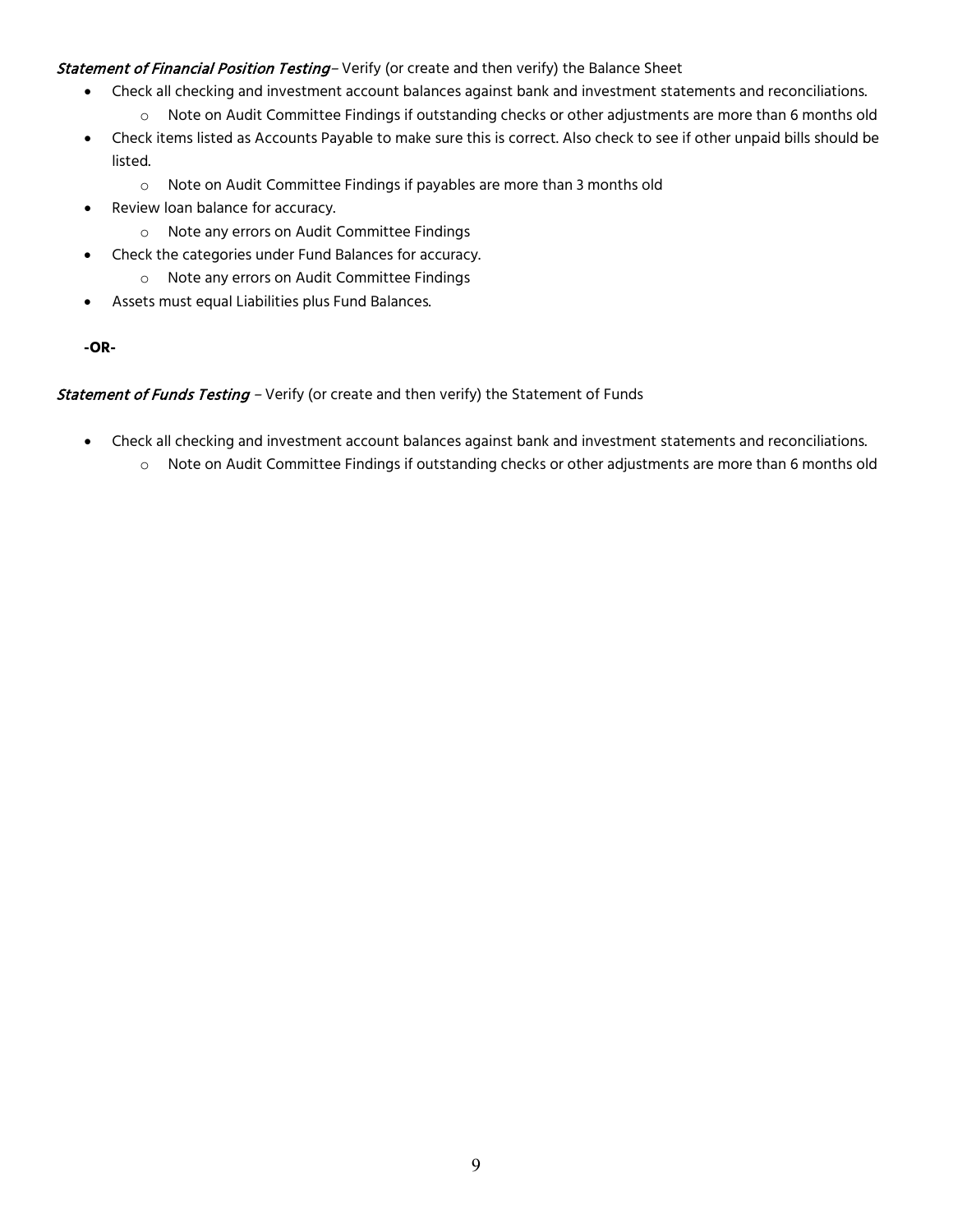#### **FINAL STEPS**

- Complete and sign the Audit Committee Certificate
- Complete the Audit Committee Findings
	- $\circ$  List the recommendations for the current year. These should be items that you consistently noted a negative answer on the completed audit forms.
- Present the Financials Statements to Vestry along with Worksheets, Certificate and Findings
- After Vestry approval send to the Anglican Diocese of Pittsburgh
	- o Financial Statements (or Fund Statement)
	- o Audit Committee Certificate
	- o Audit Committee Findings

#### Anglican Diocese of Pittsburgh

Via e-mail: accounts@pitanglican.org Via Mail: Attn: Director of Administration 907 Middle Street Pittsburgh, PA 15212 Attn: Director of Administration

If you have any questions concerning these instructions, contact the Director of Administration

- Phone: 412-281-6131, x.202
- Email: accounts@pitanglican.org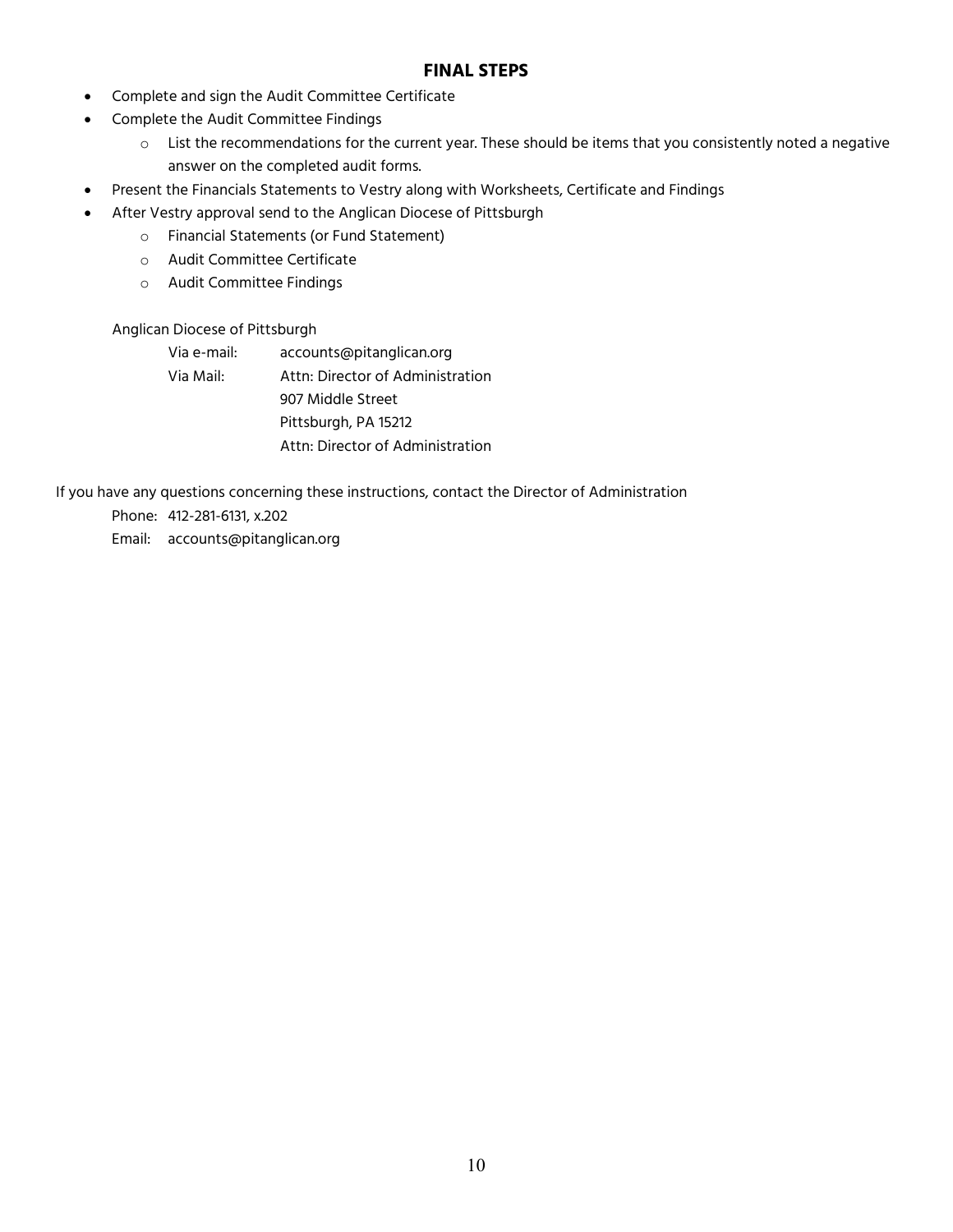# **Example – Statement of Financial Position (Balance Sheet)**

## **St. Everyone's Church Anywhere, PA Statement of Financial Position (or Balance Sheet) For year ending December 31, XXXX**

Assets

|                                            | <b>Checking Accounts</b>       |                         |                    |
|--------------------------------------------|--------------------------------|-------------------------|--------------------|
|                                            |                                | General Account         | \$<br>1,524.30     |
|                                            |                                | Rector's Disc Fund      | \$<br>320.00       |
|                                            | <b>Flower Fund</b>             |                         | \$<br>20.00        |
|                                            | <b>Building Fund</b>           |                         | \$<br>4,525.36     |
|                                            | <b>Total Checking Accounts</b> |                         | \$<br>6,389.66     |
|                                            | <b>Investments</b>             |                         |                    |
|                                            |                                | <b>ABC Investments</b>  | \$<br>5,265.00     |
|                                            |                                | Organ Fund - Diocese    | \$<br>36,842.00    |
|                                            |                                | Nice Person's Endowment | \$<br>120,965.25   |
|                                            | <b>Total Investments</b>       |                         | \$<br>163,072.25   |
|                                            | Property                       |                         |                    |
|                                            |                                | Church Building         | \$<br>1,230,000.00 |
|                                            |                                | <b>Church Contents</b>  | \$<br>560,000.00   |
|                                            |                                | Parish House Building   | \$<br>500,000.00   |
|                                            |                                | Parish House Contents   | \$<br>260,000.00   |
|                                            | <b>Total Property</b>          |                         | \$<br>2,550,000.00 |
| <b>Total Assets</b>                        |                                |                         | \$<br>2,719,461.91 |
| Liabilities                                |                                |                         |                    |
|                                            | Accounts Payable               |                         |                    |
|                                            |                                | Invoices Payable        | \$<br>250.00       |
|                                            |                                | Taxes Payable           | \$<br>362.30       |
|                                            | <b>Total Accounts Payable</b>  |                         | \$<br>612.30       |
|                                            | Loans                          |                         |                    |
|                                            | <b>Diocese</b>                 |                         | \$<br>25,630.00    |
|                                            | <b>Total Loans</b>             |                         | \$<br>25,630.00    |
| <b>Total Liabilities</b>                   |                                |                         | \$<br>26,242.30    |
| <b>Fund Balances</b>                       |                                |                         |                    |
|                                            | Without Donor Restriction      |                         | \$<br>2,556,497.00 |
|                                            | With Donor Restriction         |                         | \$<br>136,722.61   |
| <b>Total Fund Balances</b>                 |                                |                         | \$<br>2,693,219.61 |
| <b>Total Liabilities and Fund Balances</b> |                                |                         | \$<br>2,719,461.91 |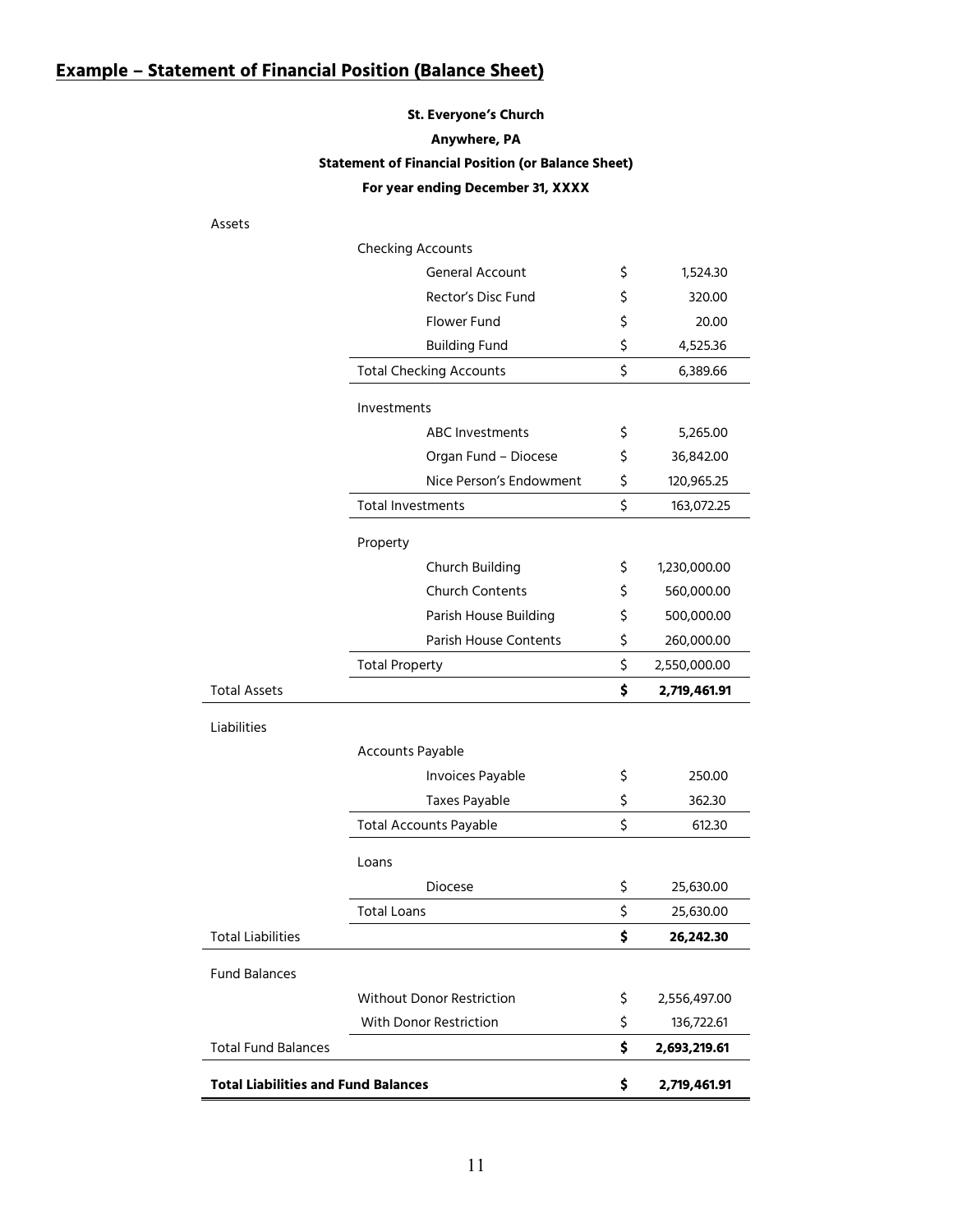# **Example – Statement of Activities (Profit and Loss)**

## **Statement of Activities (or Profit and Loss)**

#### **St. Everyone's**

#### **For period ending December 31, XXXX**

|                                   | <b>Without Donor Restriction</b> | <b>With Donor Restriction</b> | <b>Totals</b> |  |  |  |
|-----------------------------------|----------------------------------|-------------------------------|---------------|--|--|--|
| Revenue                           |                                  |                               |               |  |  |  |
| Loose Plate                       | 5,267.50                         |                               | 5,267.50      |  |  |  |
| Pledge                            | 112,625.00                       |                               | 112,625.00    |  |  |  |
| <b>Holiday Receipts</b>           | 2,350.75                         |                               | 2,350.75      |  |  |  |
| <b>Capital Campaign Donations</b> |                                  | 42,000.00                     | 42,000.00     |  |  |  |
| <b>Other Donations</b>            | 25,325.00                        | 978.00                        | 26,303.00     |  |  |  |
| Investment Income                 | 1,375.33                         |                               | 1,375.33      |  |  |  |
| Flower Fund                       | 8,462.00                         |                               | 8,462.00      |  |  |  |
| Rental of Building to AA          | 1,200.00                         |                               | 1,200.00      |  |  |  |
| <b>ECW</b>                        | 5,000.00                         |                               | 5,000.00      |  |  |  |
| <b>Fundraising Picnic</b>         | 926.25                           |                               | 926.25        |  |  |  |
| From Diocese                      | 3,000.00                         |                               | 3,000.00      |  |  |  |
| <b>Bequests</b>                   | 2,500.00                         | 50,000.00                     | 52,500.00     |  |  |  |
| <b>Total</b>                      | 168,030.00                       | 92,978.00                     | 261,009.83    |  |  |  |

| <b>Expenses</b>                 |            |            |            |
|---------------------------------|------------|------------|------------|
| Godly Share                     | 17,125.00  |            | 17,125.00  |
| Mission/Outreach                | 10,000.00  |            | 10,000.00  |
| <b>Clergy Compensation</b>      | 75,546.82  |            | 75,546.82  |
| Lay Compensation                | 25,208.33  |            | 25,208.33  |
| Office Expenses                 | 9,875.23   |            | 9,875.23   |
| Maintenance/Utilities           | 15,677.27  | 102,005.83 | 117,683.10 |
| Programs                        | 13,867.24  |            | 13,867.24  |
| <b>Fundraising Picnic Costs</b> | 1,625.22   |            | 1,625.22   |
| <b>Other Disbursements</b>      | 1,375.14   | 977.81     | 2,352.95   |
| <b>Total</b>                    | 170,300.25 | 102,983.64 | 273,283.89 |

| <b>Increase (Decrease)</b>     | (2,270.25) | (10,005.64) | (12, 274.06) |
|--------------------------------|------------|-------------|--------------|
| <b>Transfers between funds</b> |            |             |              |

| Beginning Fund Balance     | 2,558,767.25 | 146,728.25 | 2,705,493.67 |
|----------------------------|--------------|------------|--------------|
|                            |              |            |              |
| <b>Ending Fund Balance</b> | 2,556,497.00 | 136,722.61 | 2,693,219.61 |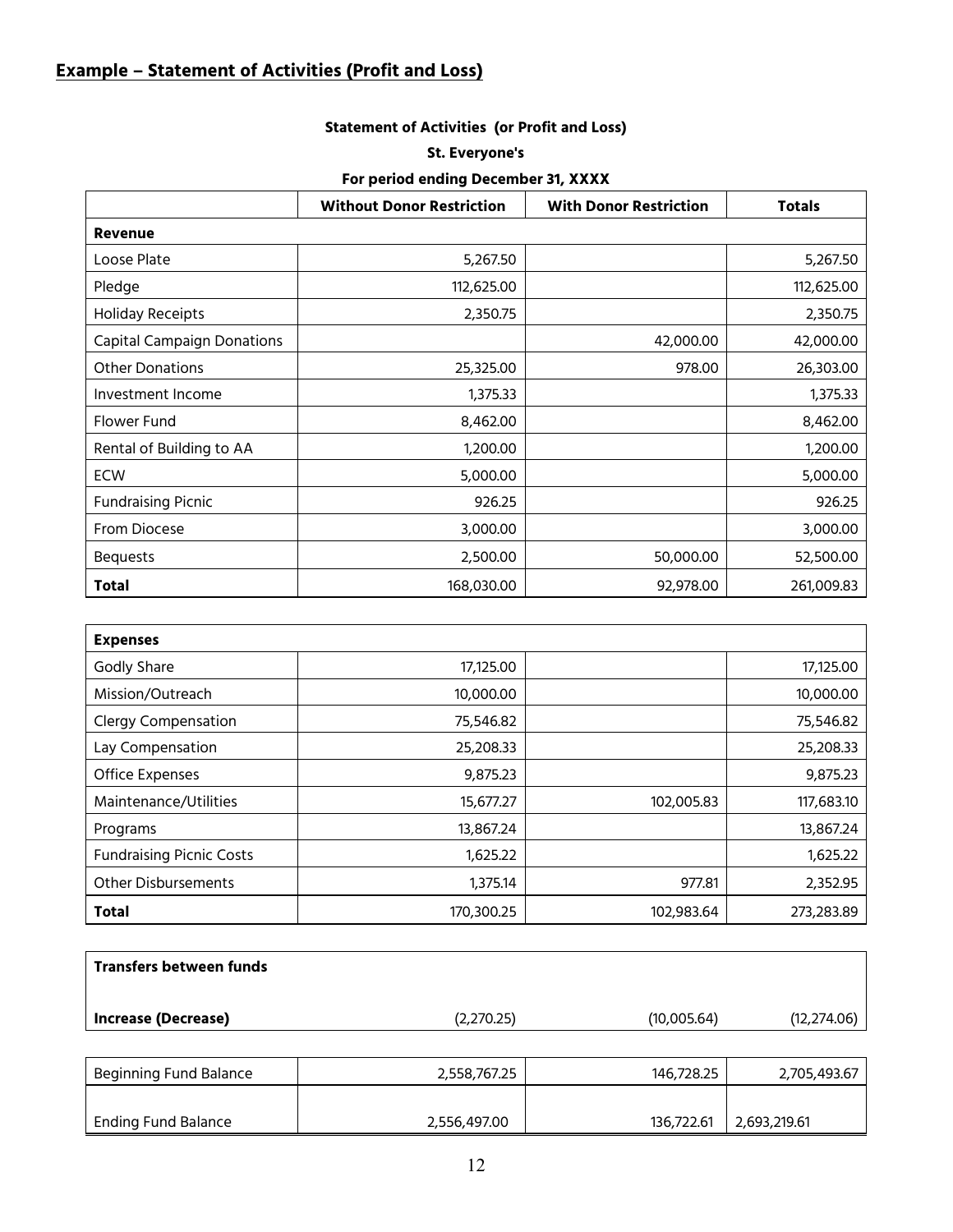## **Example – Statement of Funds**

|                    | <b>Operating</b> | <b>Building</b> | <b>Memorial</b>          | <b>Discretionary</b> | <b>Total</b> |
|--------------------|------------------|-----------------|--------------------------|----------------------|--------------|
| January 1st Cash   | 60,000           | 5,000           | 7,000                    | 800                  | 72,800       |
| Revenue            |                  |                 |                          |                      |              |
| Contributions      | 32,000           | 700             | 2,000                    | 1,100                | 35,800       |
| Other              | 800              | -               | $\overline{\phantom{a}}$ | -                    | 800          |
| Expenses           |                  |                 |                          |                      |              |
| Personel           | (25,000)         | -               | $\overline{\phantom{a}}$ |                      | (25,000)     |
| Other              | (8,000)          | (2,000)         | (500)                    | (1,200)              | (11,700)     |
|                    |                  |                 |                          |                      |              |
| December 31st Cash | 59,800           | 3,700           | 8,500                    | 700                  | 72,700       |

#### **Statement of Funds**

#### **For the Year Ending December 31, xxxx**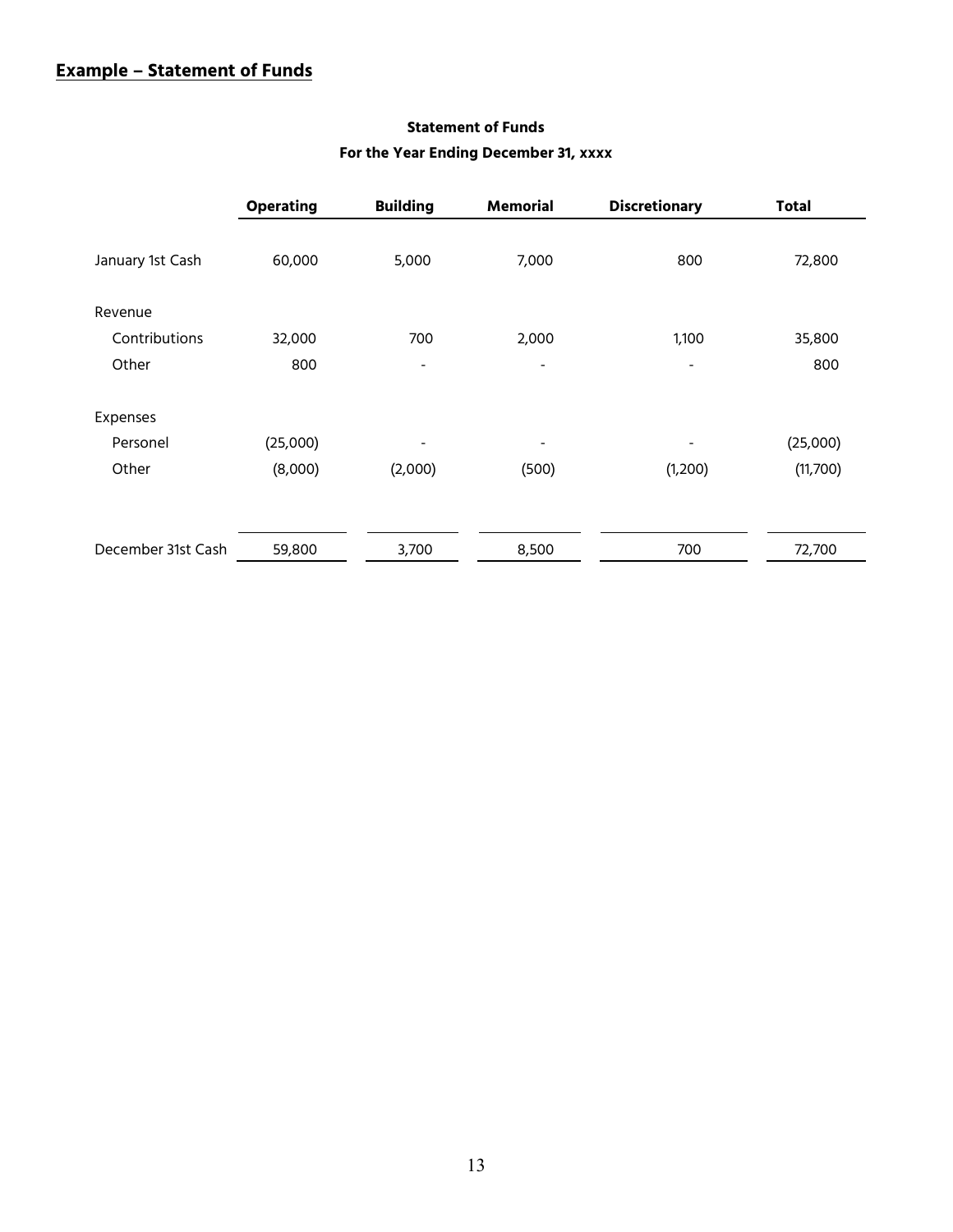## **EXAMPLE: Audit Committee Certificate**

| Date                                                                     |           |                                                                                                                                                                                                                                                                                                                                                                                                      |
|--------------------------------------------------------------------------|-----------|------------------------------------------------------------------------------------------------------------------------------------------------------------------------------------------------------------------------------------------------------------------------------------------------------------------------------------------------------------------------------------------------------|
| To the Rector, Wardens and Vestry of:                                    |           |                                                                                                                                                                                                                                                                                                                                                                                                      |
|                                                                          |           | <b>Congregation Name</b>                                                                                                                                                                                                                                                                                                                                                                             |
| Address                                                                  |           |                                                                                                                                                                                                                                                                                                                                                                                                      |
| Subject: The audit of above congregation for the year                    |           |                                                                                                                                                                                                                                                                                                                                                                                                      |
| We have inspected the statement of financial position of<br>December 31, |           | [congregation] as of<br>[audit year], and the related statement of activities for the year then ended. Our inspection was made<br>in accordance with the audit guidelines as provided by the Anglican Diocese of Pittsburgh for congregations, and the financial<br>statements are prepared on a (cash basis or accrual basis: circle one), except as noted: [if no exceptions omit this part]       |
| consistent with that of the preceding year.                              |           | We have taken steps to see that the accompanying financial statements present fairly, in all material respects, except as noted<br>above, the financial position of the Congregation at December 31, _______; and that the changes in the net assets and its cash<br>flows for the year then ended are in accordance with the principles authorized by The Anglican Diocese of Pittsburgh on a basis |
|                                                                          |           | Our inspection and certificate are not meant to be construed as an audit and opinion rendered by a Certified Public Accountant.                                                                                                                                                                                                                                                                      |
| Sincerely,<br>Members of the Audit Committee:                            |           |                                                                                                                                                                                                                                                                                                                                                                                                      |
| Name                                                                     | Signature |                                                                                                                                                                                                                                                                                                                                                                                                      |
| Name                                                                     |           | Signature and the contract of the contract of the contract of the contract of the contract of the contract of the contract of the contract of the contract of the contract of the contract of the contract of the contract of                                                                                                                                                                        |
|                                                                          |           |                                                                                                                                                                                                                                                                                                                                                                                                      |
|                                                                          |           |                                                                                                                                                                                                                                                                                                                                                                                                      |
| Date                                                                     |           |                                                                                                                                                                                                                                                                                                                                                                                                      |